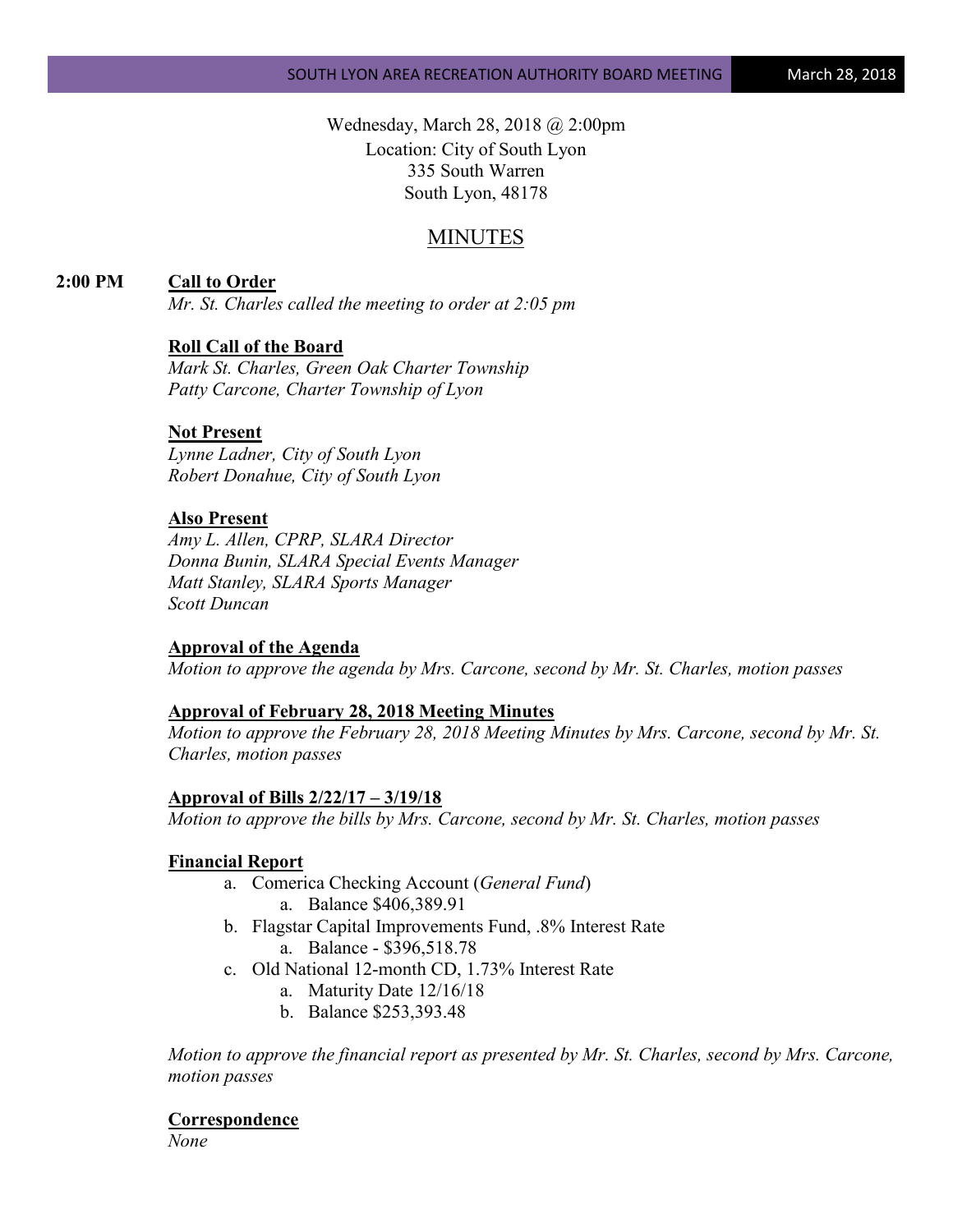#### **"Call to the Public"**

*None*

## **I) Old Business**

## **1. SLARA Office Updates**

**a. SLARA Staff Meeting Minutes**

*Staff discussed that they will be moving to a new policy of no over the phone registrations beginning July 1st. This is common practice for other departments.* 

- **b. South Lyon Community Schools Facilities Committee Update** *Things are moving along with this committee. Currently discussing how to categorize organizations and how they should be prioritized.*
- **c. Daddy/Daughter Dance WRAP – Donna Bunin** *See evaluation included in packet*
- **d. Mom/Son Dance WRAP – Donna Bunin** *See evaluation included in packet*
- **e. Softball Update – Matt Stanley**

*Mr. Stanley alerted the board that there are some upset teams from last year that did not secure a spot in this year's league. He discussed why fewer teams are being allowed in and the options that were researched to try to allow additional teams in. Ultimately, many options far exceeded our budget such as adding lighting at the field and bringing in portable lighting. It was decided that the league needs to stay at 8 teams this year and the SLARA will continue to work with municipalities to try to get another ASA sized field installed within the next few years.*

## **2. 23333 Griswold Property – Lease Update**

*Mrs. Allen shared with the board the latest draft of the Griswold lease. All changes have been approved by the SLARA attorney. The goal is to get the lease signed sometime in May after receiving township approval for the Site Plan and Special Land Use Permit. The board did not have any issues or concerns with the lease as presented.*

## **3. 23333 Griswold Property – Site Plan Review / Special Land Use Permit Status**

*Mrs. Allen will be attending the Lyon Township Planning Commission meeting on Monday, April 9th. At this meeting the hope is the Commission will approve the Site Plan Application and make a recommendation for the approval of the Special Land Use Permit Application. Mrs. Allen will then be attending the Lyon Township Board meeting on Monday, May 7th. The hope is at this meeting the Township Board will approve the Special Land Use Permit Application and then the SLARA will be free to sign the Griswold lease and begin the moving process.*

## **4. City of South Lyon – Lease Update**

*Mrs. Allen attended the South Lyon City Council meeting on Monday, March 12th and presented the council with a letter of intention stating that the SLARA does not plan to renew their lease for the property located at 318 W. Lake Street. She also asked for approval of a month to month lease should the property the SLARA attends to move to is not ready at that time. The City Council approved the request for a month to month lease if needed at a rate of 150% of the current monthly rate.*

**5. Member Updates**

*Lyon Township – Lyon Township is currently transitioning the Oakland County water resources to Lyon Township.*